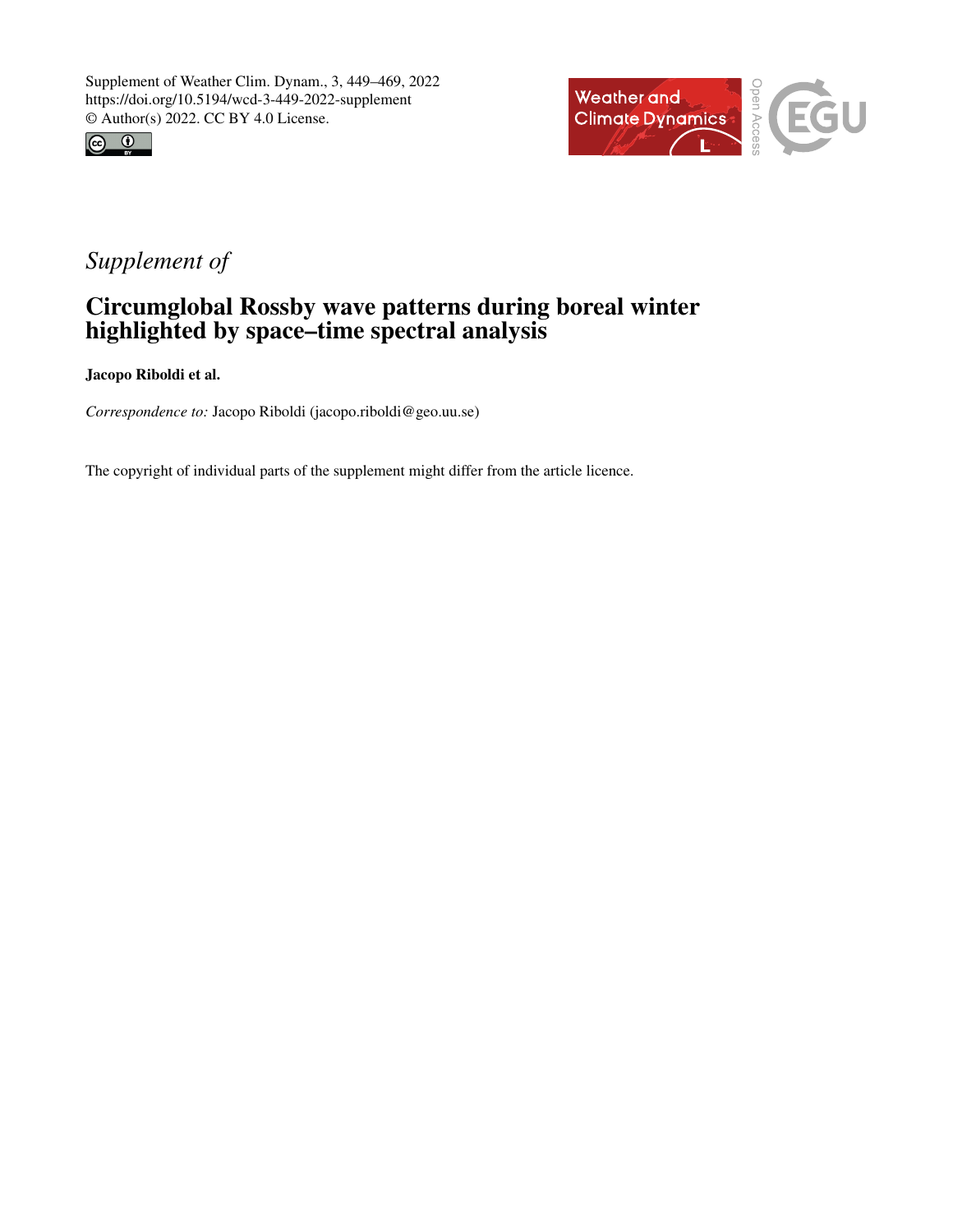## **Text S1: Description of the interpolation procedure**

The interpolation of wavenumber/phase speed periodograms along lines of constant phase speed follows the approach documented by Randel and Held (1991). According to the Rossby wave dispersion relationship, points with constant phase speed have a constant ratio between frequency and wavenumber and appear, therefore, as tilted lines starting from the origin in the wavenumber/frequency periodogram.

Interpolation is linear in frequency and follows this series of steps:

- 1. Using the Rossby wave dispersion relationship the corresponding  $\boldsymbol{\omega}^*$  is found for a given  $c_p$  and  $n^*$  at a given latitude.
- 2. The closest frequencies obtainable from the available 6-hourly resolution (converted in s-1) are found. Let us name them  $\omega_l$  and  $\omega_h$ , with  $\omega_l < \omega^* < \omega_h$ , and define the positive distances  $\Delta \omega_l = \omega^* - \omega_l$ ,  $\Delta \omega_h = \omega_h - \omega^*$  and  $\Delta \omega =$  $\omega_h - \omega_l$ .
- 3. A linear interpolation in frequency is performed to obtain the periodogram  $P(n^*, c_p)$  in the wavenumber/phase speed domain from the values  $P(n^*, \omega_l)$  and  $P(n^*, \omega_t)$  available in the wavenumber/frequency periodogram:

$$
P(n^*, c_p) = \left[ P(n^*, \omega_l) \cdot \left( 1 - \frac{\Delta \omega_l}{\Delta \omega} \right) + P(n^*, \omega_t) \cdot \frac{\Delta \omega_t}{\Delta \omega} \right]
$$

A specular procedure is applied for negative frequencies to consider harmonics with  $c_p < 0$ .



*Fig. S1: Schematic showing a sketched wavenumber/frequency periodogram, with different colors indicating different values. Different symbols are explained in Text S1. Lines of constant phase speed are starting from the origin and have different tilt according to their magnitude.*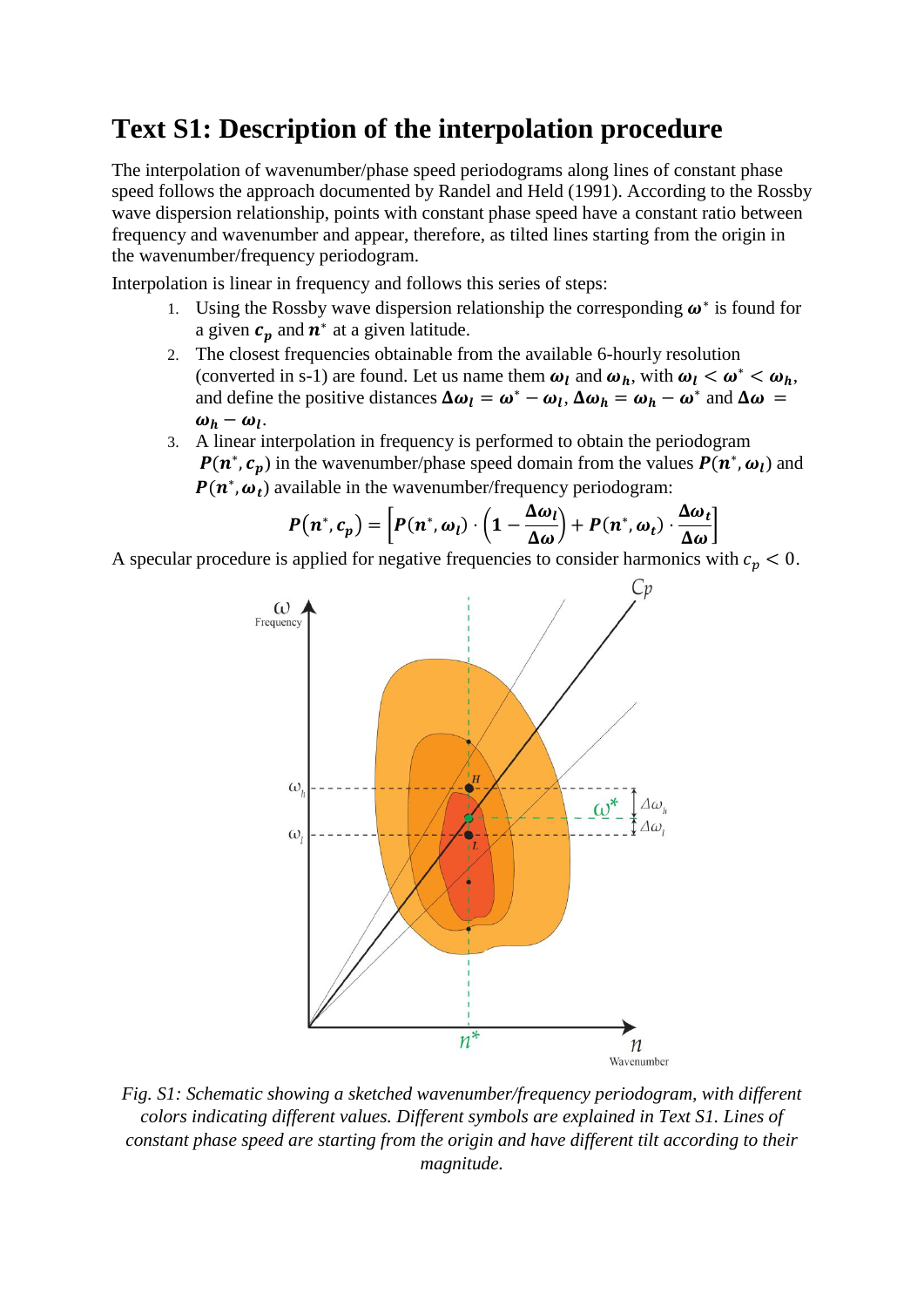## **Text S2: About unresolved wavenumber/phase speed harmonics**



*Fig. S2: Section of Fig. 1a depicting the climatological spectral power density for positive phase speed in DJF. Unresolved values of cmin for each wavenumber are overlaid for three different latitude circles: 35°N (green line), 55°N (black line) and 75°N (magenta line). Unresolved cmax are shown only for 75°N.* 

The time resolution of the data and the width of the time window chosen for the spectral analysis constrain the wavenumber/phase speed harmonics that is possible to resolve. This fact was already discussed by Randel and Held (1991), who indeed indicate with missing values such unresolved harmonics (cf. their Fig. 1b). Given that

$$
c_p = \frac{\omega a cos \phi}{n},
$$

the smallest values of  $c_p$  that is possible to resolve  $(c_{min})$  are the ones corresponding to  $\omega_{min} = \frac{2\pi}{61}$  $\frac{2h}{61d}$ , for each a-dimensional wavenumber *n* and latitude  $\phi$  (as usual,  $a = 6371000$  m). Analogously, the highest resolvable  $c_p$  value ( $c_{max}$ ) corresponds to the highest resolved angular frequency, which is the Nyquist frequency  $\omega_{max} = \frac{2\pi}{3.6}$  $\frac{2h}{2.6h}$ .

The  $\cos\phi$  term in the definition of  $c_p$  implies that  $c_{min}$  decreases as latitude increases: this dependence upon latitude is shown in Fig. S2, where  $c_{min}$  is plotted for three different latitudes. The values of  $c_{min}$  for the first 8 zonal wavenumbers are tabulated here on the right. In the study we use a higher time resolution (6h vs daily) and a smaller time window (61d vs 121d) than Randel and Held (1991), improving the capability to resolve rapidly

moving waves but reducing at the same time the capability to resolve slow-moving ones. Summing together the periodograms from different latitude circles allows to obtain information about harmonics that would otherwise remain unresolved. This implies, however, that for a few harmonics with particularly low wavenumber and phase speed the information comes predominantly from Rossby waves propagating at high latitudes. On the other hand, the harmonics between the green line on the left and the magenta line on the right in Fig. S2 are the vast majority and are properly resolved across the entire latitude range considered in this study (35°N-75°N).

| $\boldsymbol{n}$ | $c_{min}$ [m s <sup>-1</sup> ] |                |                |
|------------------|--------------------------------|----------------|----------------|
|                  | $35^\circ N$                   | $55^{\circ}$ N | $75^{\circ}$ N |
| $\mathbf{1}$     | 6.22                           | 4.36           | 1.97           |
| $\overline{2}$   | 3.11                           | 2.18           | 0.98           |
| 3                | 2.07                           | 1.45           | 0.66           |
| 4                | 1.56                           | 1.09           | 0.49           |
| 5                | 1.24                           | 0.87           | 0.39           |
| 6                | 1.04                           | 0.73           | 0.33           |
| 7                | 0.89                           | 0.62           | 0.28           |
| 8                | 0.78                           | 0.54           | 0.25           |
|                  |                                |                |                |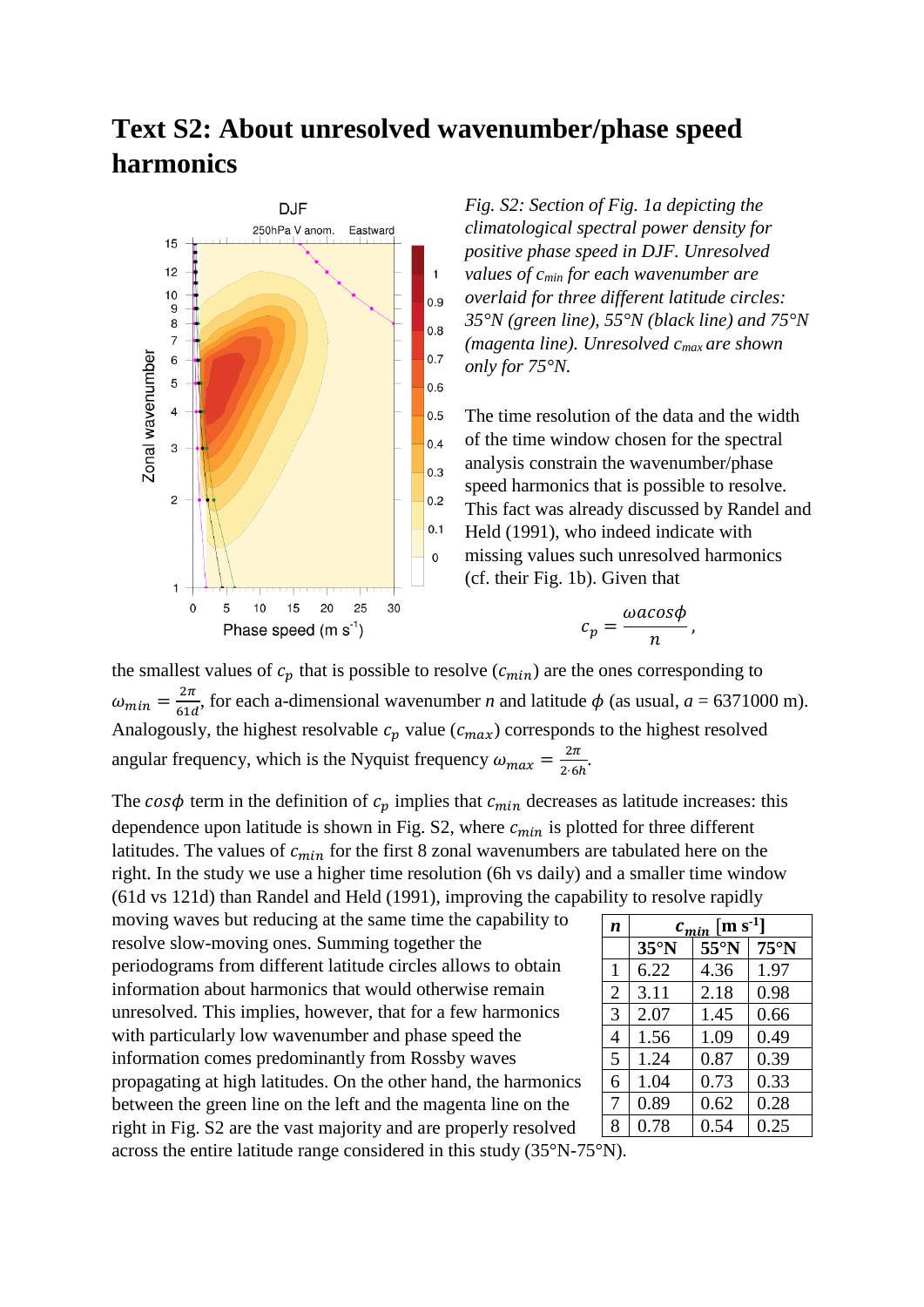

*Fig. S3: Lagged composites of significant (p<0.01, two-sided t-test) pentad-mean standardized anomalies of OLR and 250hPa relative vorticity (shaded) for CRWP1 and events for the pentads centered at (a) tmax -7d (b) tmax -5d and (c) tmax -3d. Contours of pentad-mean 250hPa geopotential height anomalies (black contours, between -80m and +80m every 20m excluding zero) and positive 250hPa zonal wind anomalies (purple contours, only 4 m s-1 and 6 m s-1 isotachs) are overlaid.*

*Fig. S4(below): Lagged composites of significant (p<0.01, two-sided t-test) heptad-mean standardized anomalies of 775 hPa baroclinicity and 700 hPa transient meridional heat flux (shaded), together with heptad-mean geopotential height anomalies (brown contours, only - 40m, +40m and +80m), for CRWP1 events. Standardized anomalies higher (lower) than +0.5σ (-0.5σ) are contoured by a bold continuous (dotted) black contour. All the heptads centered between tmax-6d and tmax+5d are shown. Averaging regions as in Fig. 9 in the manuscript.*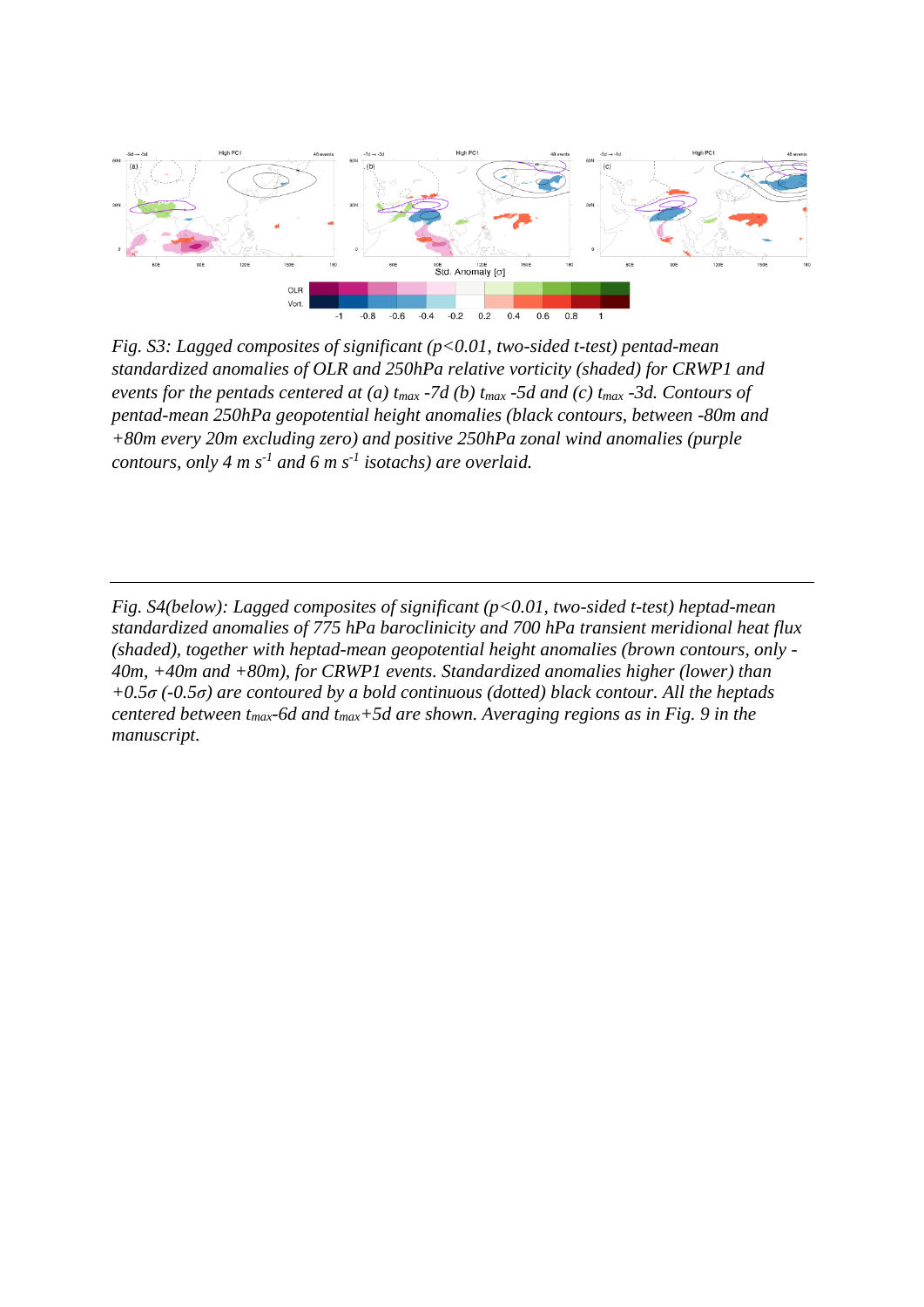

 $-0.75 -0.6 -0.45 -0.3 -0.15 -0.15 -0.3 -0.45 -0.6 -0.75$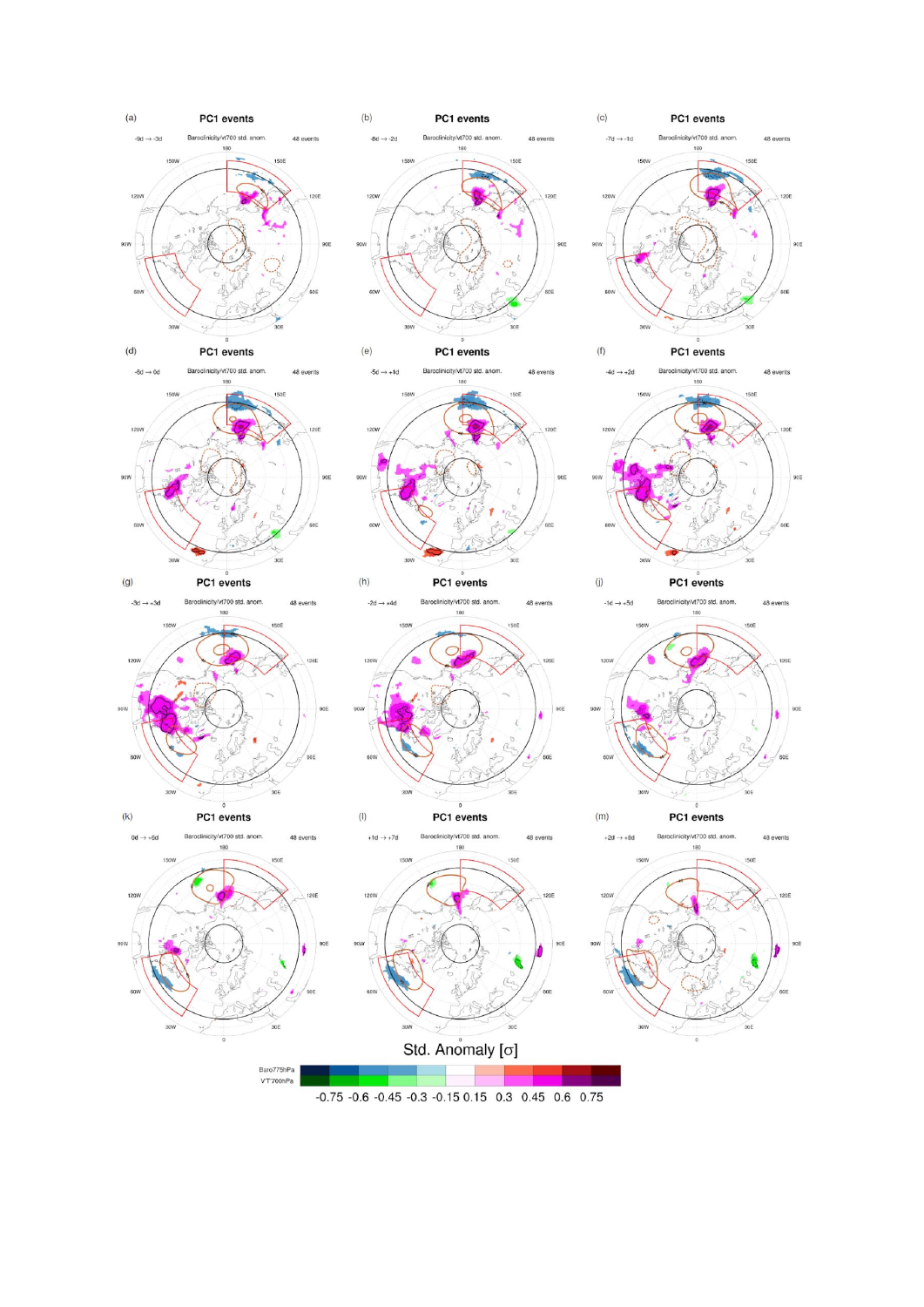# **Table S1: CRWP1 events**

| # Event        | Date of t <sub>max</sub> | Duration |
|----------------|--------------------------|----------|
|                |                          | [days]   |
| $\mathbf{1}$   | 1997-01-18               | 7        |
| $\overline{2}$ | 2005-01-16               | 10       |
| 3              | 1984-02-08               | 10       |
| $\overline{4}$ | 1983-01-12               | 36       |
| 5              | 2018-01-11               | 26       |
| 6              | 1988-01-27               | 15       |
| 7              | 1989-01-06               | 7        |
| 8              | 1990-02-23               | 14       |
| 9              | 2008-01-02               | 9        |
| 10             | 2004-12-25               | 10       |
| 11             | 2013-01-13               | 36       |
| 12             | 1990-12-23               | 20       |
| 13             | 1995-01-13               | 9        |
| 14             | 1996-12-18               | 15       |
| 15             | 1979-12-19               | 5        |
| 16             | 2011-02-14               | 8        |
| 17             | 1980-01-22               | 10       |
| 18             | 1994-12-19               | 5        |
| 19             | 2007-01-26               | 9        |
| 20             | 2017-12-06               | 9        |
| 21             | 2003-12-18               | 23       |
| 22             | 1983-12-14               | 6        |
| 23             | 1991-02-18               | 7        |
| 24             | 1982-01-19               | 19       |
| 25             | 1984-12-09               | 8        |
| 26             | 1998-02-21               | 8        |
| 27             | 1997-12-31               | 9        |
| 28             | 1996-02-20               | 11       |
| 29             | 2016-02-17               | 15       |
| 30             | 1980-12-01               | 9        |
| 31             | 1999-01-30               | 8        |
| 32             | 1997-12-11               | 6        |
| 33             | 1988-12-17               | 17       |
| 34             | 1982-12-03               | 6        |
| 35             | 2002-02-03               | 6        |
| 36             | 2005-02-03               | 14       |
| 37             | 1986-01-17               | 16       |
| 38             | 1994-02-19               | 9        |
| 39             | 1985-02-15               | 5        |
| 40             | 2017-02-28               | 15       |
| 41             | 2017-01-26               | 5        |
|                |                          |          |

| 42 | 2010-12-11 | 11 |
|----|------------|----|
| 43 | 2010-12-31 | 5  |
| 44 | 1989-02-23 | 5  |
| 45 | 1987-01-20 | 10 |
| 46 | 2015-12-18 | 5  |
| 47 | 2013-12-18 | 11 |
|    | 2014-12-29 | 9  |

*Table S1: list of the 48 CRWP1 events used to compute composites, with the central date of the event (corresponding to the maximum in PC1) and the duration of the event in days.*